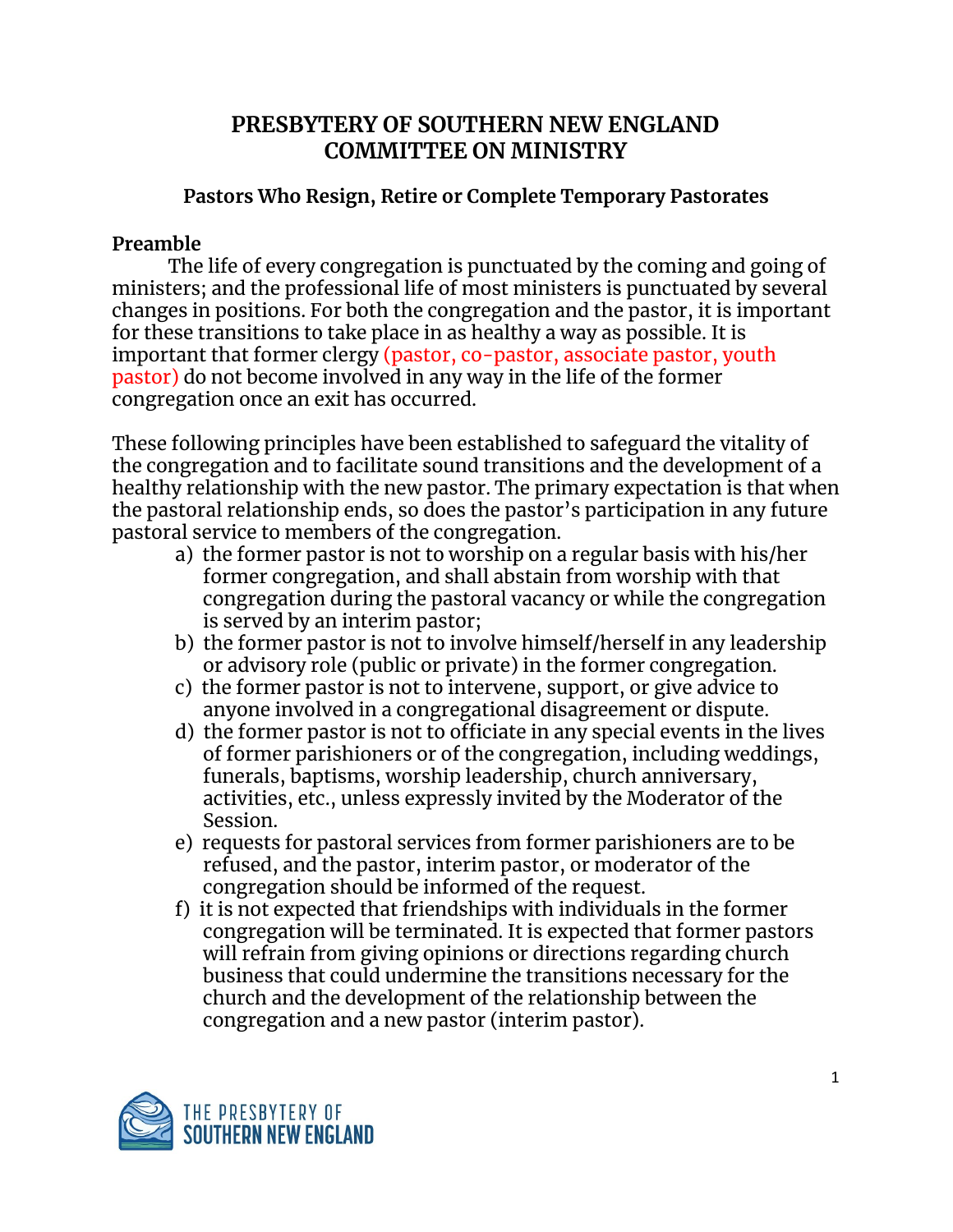- g) if a former pastor plans to visit a congregation by attending worship or a special event the Moderator of that Session should always be consulted.
- h) if the pastor receives a new call in the same presbytery, it can possibly be difficult to abide by these principles. The former pastor is to exercise diligence to abide by the covenant of closure which has been signed.
- i) the former pastor may return to regular worship with his/her former congregation only with the concurrence of the new installed pastor. COM may be consulted if that would be helpful.

# **A Covenant Among the Parties**

A Covenant of Closure is to be signed by the departing minister, the Clerk of Session, and representative from the COM in which the above principles are agreed upon. This agreement shall be interpreted to the session and the congregation, included in the minutes of the congregational meeting when the pastoral relationship is dissolved, and noted in the minutes of the COM.

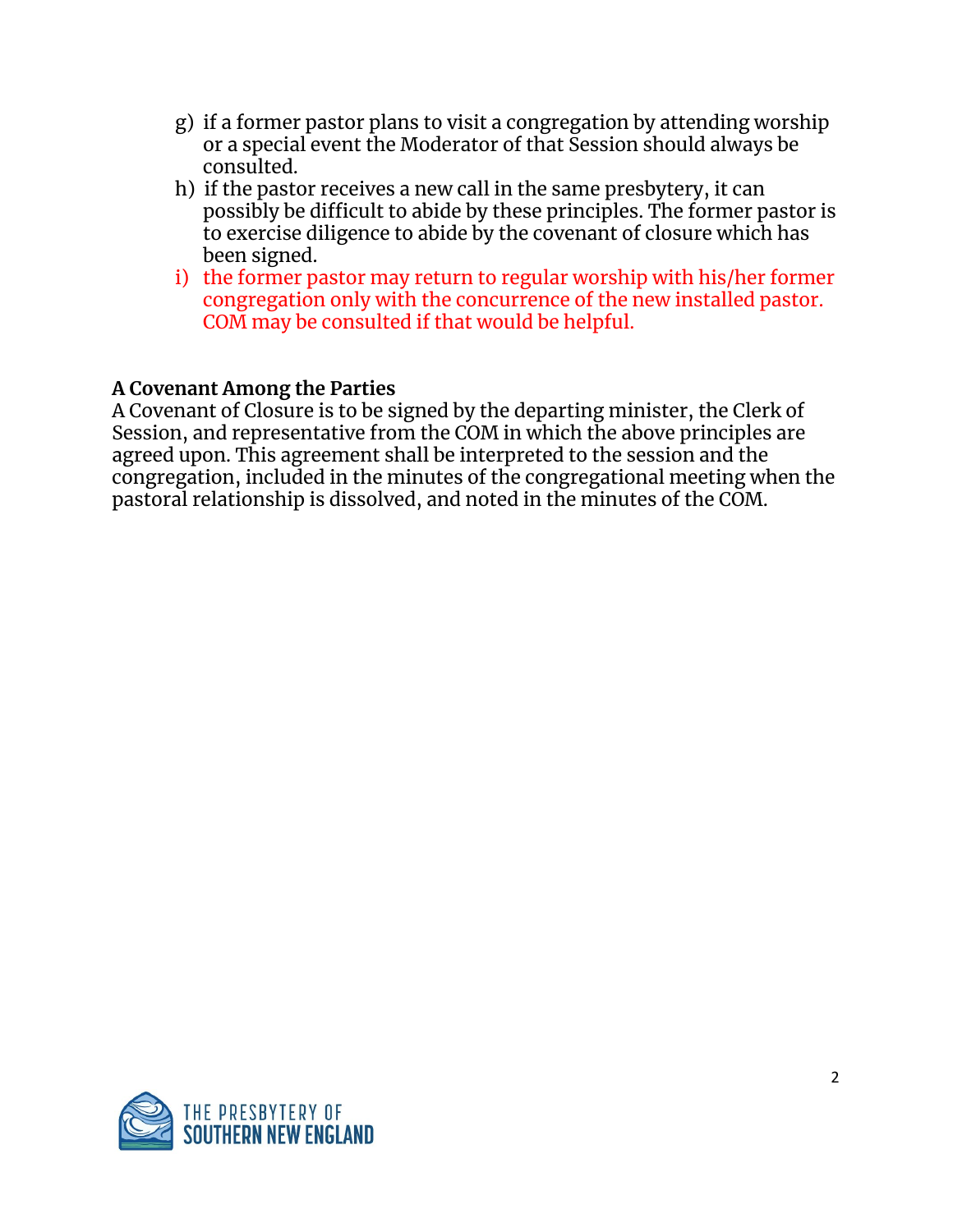#### **PRESBYTERY OF SOUTHERN NEW ENGLAND**

#### **COVENANT OF CLOSURE**

The Rev. \_\_\_\_\_\_\_\_\_\_\_\_\_\_\_\_\_\_\_\_\_\_\_\_, the\_\_\_\_\_\_\_\_\_\_\_\_\_\_\_\_\_\_\_\_\_\_\_ Presbyterian Church, and the Committee on Ministry (COM) of the Presbytery of Southern New England, having discussed the intent and requirements of the Presbytery's "Policy for Pastors Who Resign, Retire, or Complete Temporary Pastorates" enter into the following covenant:

1. I, the Rev. **I.** The Rev.

a) not to become involved in any leadership or advisory role (public or private) in the

Presbyterian Church congregation;

b) not to intervene, support, or give advice to anyone involved in a congregational

disagreement or dispute;

c) not to officiate in any special events in the lives of former parishioners or of the congregation, including weddings, funerals, baptisms, worship leadership, church anniversary activities, etc., unless expressly invited by the Moderator of the Session;

d) to refuse requests for pastoral services made by members of the congregation;

e) to consult with the Moderator of Session prior to visiting the congregation, attending worship or attending a special event;

f) to refrain from giving opinions or directions regarding church business;

g) to explain and affirm the above principles to the congregation in writing (by letter or

newsletter) and/or pulpit before departing.

It is understood that this policy does not affect or require termination of friendships with individuals in the \_\_\_\_\_\_\_\_\_\_\_\_\_\_\_\_\_\_\_\_\_\_\_\_\_\_\_\_\_Presbyterian Church congregation.

| 2. The Session of the | Presbyterian |
|-----------------------|--------------|
| Church agrees:        |              |

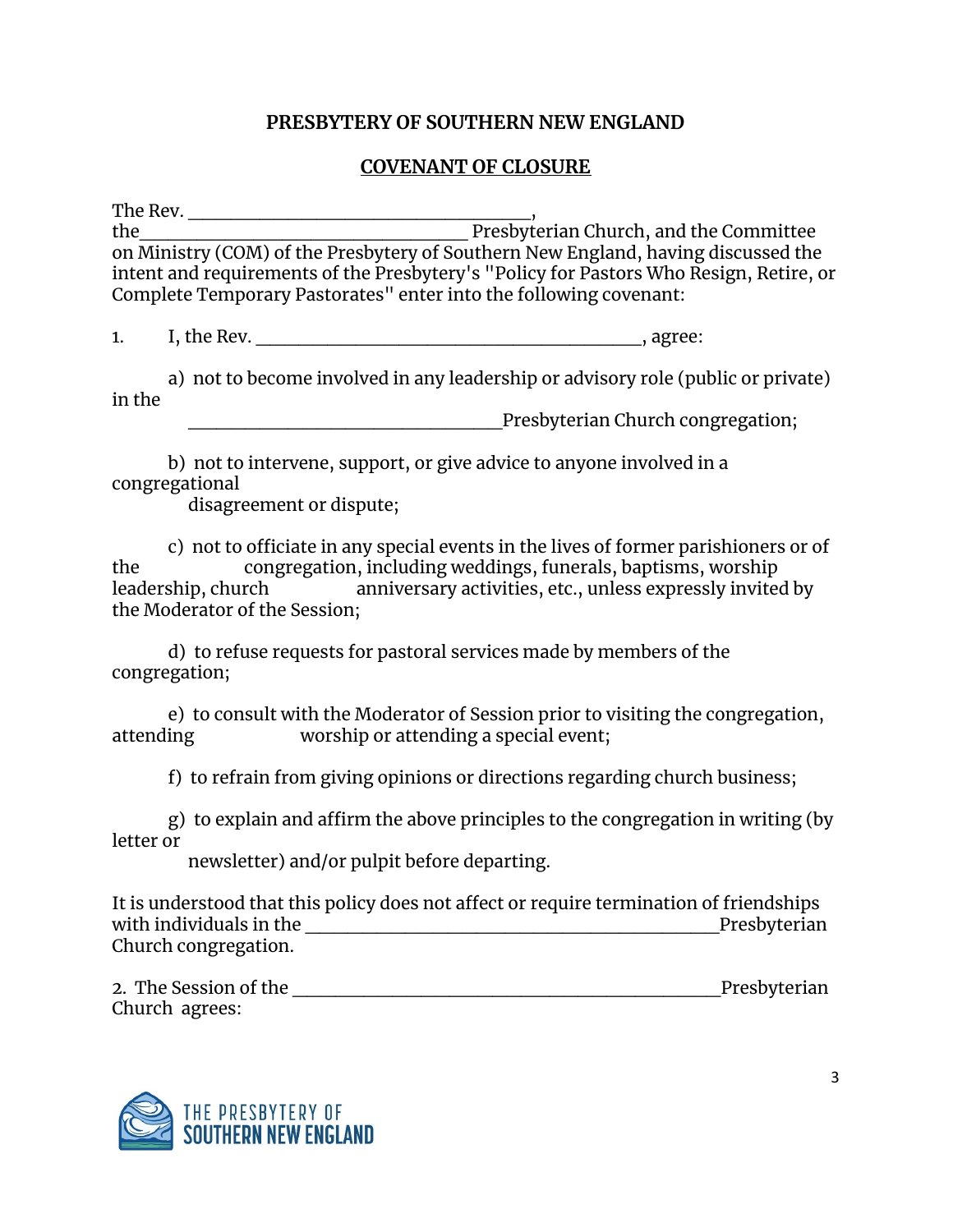a) to respect the terms of the Covenant agreed upon by the Rev.

 $\overline{\phantom{a}}$  . The set of the set of the set of the set of the set of the set of the set of the set of the set of the set of the set of the set of the set of the set of the set of the set of the set of the set of the set o outlined above; and

b) to interpret the terms of the Covenant to the congregation and to incorporate this agreement in the minutes of the congregation incorporate this agreement in the minutes of the congregational meeting<br>when the pastoral relationship is dissolved; and relationship is dissolved; and

c) to incorporate this agreement in the Session Minutes.

\_\_\_\_\_\_\_\_\_\_\_\_\_\_\_\_\_\_\_\_\_\_\_\_\_\_\_\_\_\_\_\_\_\_

\_\_\_\_\_\_\_\_\_\_\_\_\_\_\_\_\_\_\_\_\_\_\_\_\_\_\_\_\_\_\_\_\_\_

\_\_\_\_\_\_\_\_\_\_\_\_\_\_\_\_\_\_\_\_\_\_\_\_\_\_\_\_\_\_\_\_\_\_ Signature, Pastor Signature, Clerk of Session

\_\_\_\_\_\_\_\_\_\_\_\_\_\_\_\_\_\_\_\_\_\_\_\_\_\_\_\_\_\_\_\_\_\_ Signature, COM Representative Date

Approved by COM - 10/12/16

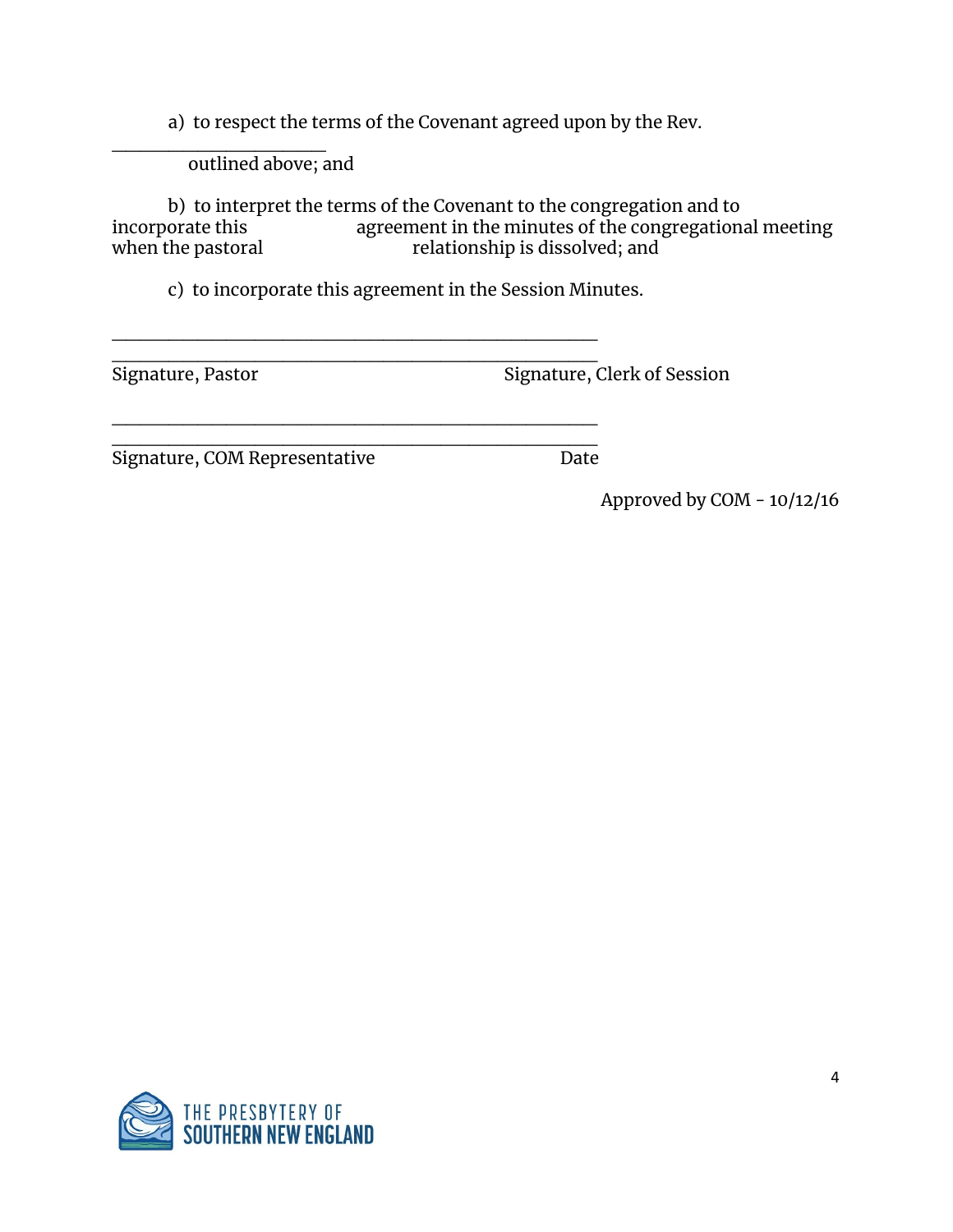# **Role of the Committee on Ministry**

The COM shall demonstrate support and guidance to the congregation by providing resources during this transition of pastoral leadership.

A representative from COM shall attend the congregational meeting where the vote is taken to dissolve the pastoral relationship in order to interpret the process and explain the steps that will follow the pastor's departure.

A representative of COM shall meet with the session after the congregational meeting in which the pastoral relationship is dissolved and prior to the pastor's departure to explain the tasks and steps facing the church during the period between pastors. Interpretive and informational material will be provided to the session for distribution to the congregation.

A representative of COM shall meet with the session immediately following the departure of the pastor to:

- 1) recommend a moderator of the session that COM would bring to the presbytery for approval;
- 2) provide a list of approved clergy who might be available to preach and administer the sacraments on a temporary basis;

3) discuss with the session the various possibilities for pastoral leadership during the transition, i.e., interim, temporary supply, and provide the recommendation of COM.

4) if the choice is to seek an interim, ask the COM representative to provide PIFs of clergy who are available and trained for interim work and/or assist the session in developing an appropriate Ministry Information Form (MIF) and entering it into the Church Leadership Connection (CLC) system;

5) provide a link to other resources in the Presbytery that may assist the congregation in long-range planning, the development of a mission study, etc.

6) provide the session with a list of candidates suitable and available for consideration as interim pastor or temporary supply.

7) assist the session, or a designated Transition Team/Interim Pastor Search Committee, in selecting a person to be recommended to Presbytery to serve during the transition period.

## **The COM representative shall advise the session on the timing of the election by the congregation of a Pastor Nominating Committee.**

On a continuing basis, a representative of COM shall provide guidance and support to the elected PNC as it seeks a candidate to present to the congregation to serve as installed pastor. The COM representative shall frequently be present at meetings of the PNC.

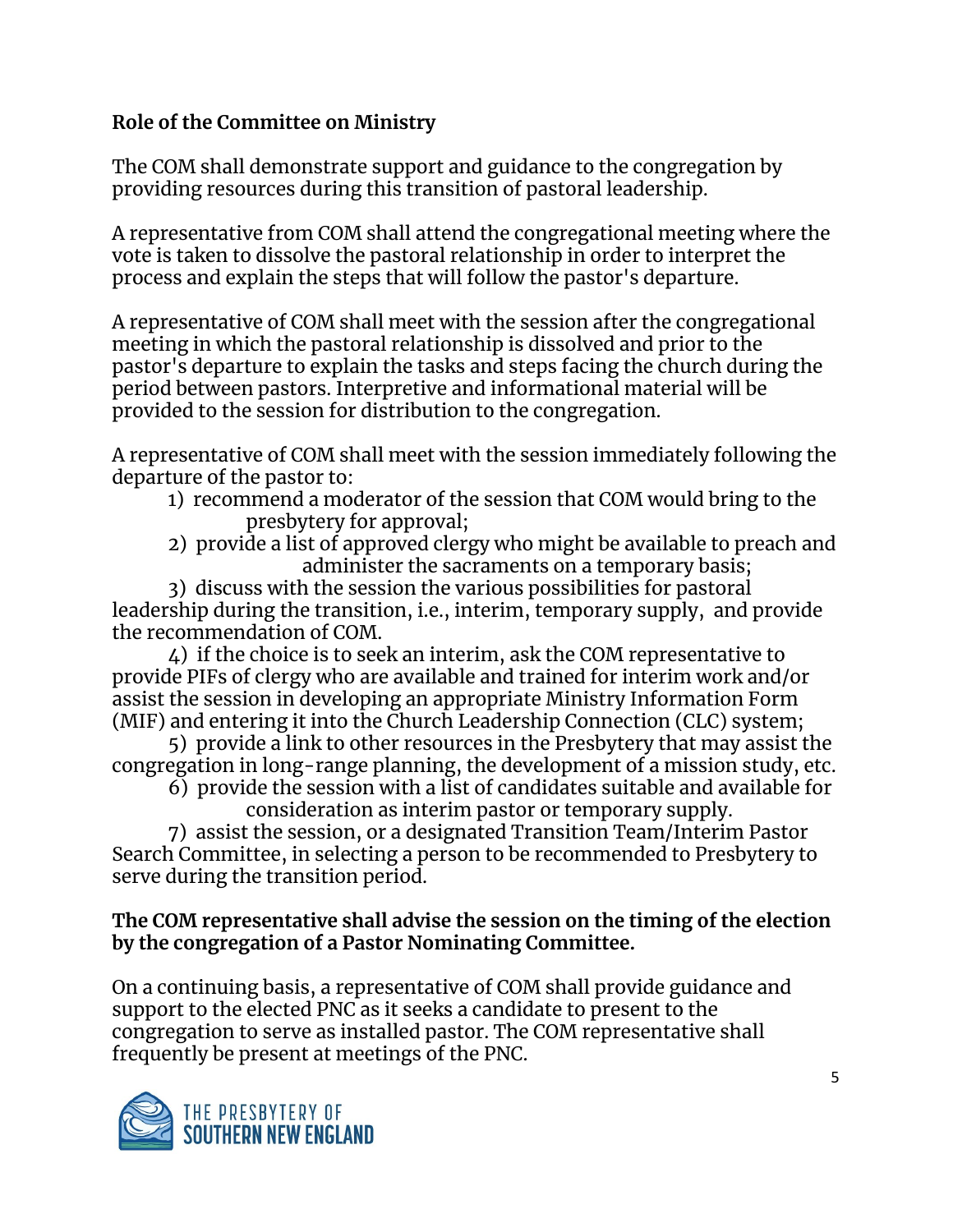\* \* \*

## **A Retiring Pastor's Family**

In the considerations of any pastor's retirement when living in the same geographic area as the church continues, a particular concern arises for the needs of other family members, especially the pastor's spouse. Quite often family members have joined the church their spouse/parent was serving, have become very involved in congregational programs, invested great interest and energy in the church's life and established deep personal relationships with church members. The Presbytery has no direct jurisdiction over the non-clergy members of ministers' families, but the Presbytery urges the spouse, in the context of those relationships, not to do anything that would undermine the transition necessary for the church and the development of the relationship between the congregation and an interim pastor or newly called pastor. It may be wise to consider not worshiping with the former congregation at all during the period of pastoral vacancy, or while an interim pastor is present.

### **Pastor Emeritus/Emerita**

When any pastor or associate pastor retires, and the congregation is moved by affection and gratitude to continue an association in an honorary relationship, it may, at a regularly called congregational meeting as per their by-laws, elect him or her as pastor emeritus, with or without honorarium, but with no pastoral authority or duty. This action shall be taken only after consultation with the COM of the presbytery concerning the wisdom of this relationship for the peace of the church. This action shall be subject to the approval of Presbytery or its designated entity, and may take effect upon the formal dissolution of the pastoral or associate pastoral relationship or anytime thereafter.

We acknowledge there are some double messages to a congregation and a minister when the church and Presbytery name that person pastor emeritus/emerita and then the Presbytery asks the pastor emeritus/emerita not to be involved in a pastoral function. It is expected that the retired pastor will actively discourage former parishioners if they issue invitation for his/her service. The church, in which the retired minister has worked to nurture and sustain, now needs his/her help to establish a healthy nurturing relationship with its new leader(s).